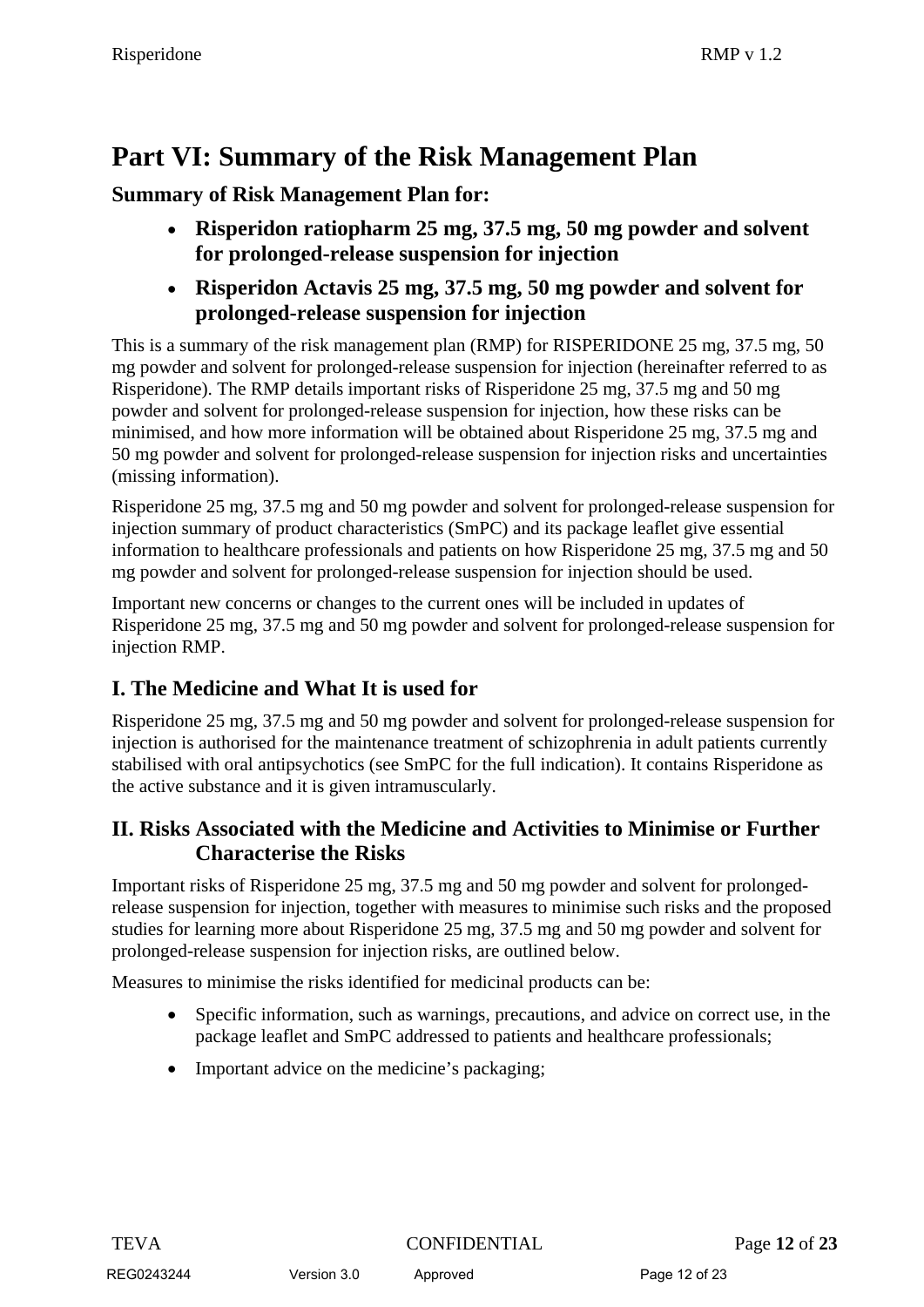- The authorised pack size the amount of medicine in a pack is chosen so to ensure that the medicine is used correctly;
- The medicine's legal status the way a medicine is supplied to the patient (e.g. with or without prescription) can help to minimise its risks.

Together, these measures constitute *routine risk minimisation* measures.

In addition to these measures, information about adverse reactions is collected continuously and regularly analysed so that immediate action can be taken as necessary. These measures constitute *routine pharmacovigilance activities*.

## **II.A List of Important Risks and Missing Information**

Important risks of Risperidone 25 mg, 37.5 mg and 50 mg powder and solvent for prolongedrelease suspension for injection are risks that need special risk management activities to further investigate or minimise the risk, so that the medicinal product can be safely administered. Important risks can be regarded as identified or potential. Identified risks are concerns for which there is sufficient proof of a link with the use of Risperidone 25 mg, 37.5 mg and 50 mg powder and solvent for prolonged-release suspension for injection. Potential risks are concerns for which an association with the use of this medicine is possible based on available data, but this association has not been established yet and needs further evaluation. Missing information refers to information on the safety of the medicinal product that is currently missing and needs to be collected (e.g. on the long-term use of the medicine).

| List of important risks and missing information |      |  |
|-------------------------------------------------|------|--|
| <b>Important identified risks</b>               | None |  |
| <b>Important potential risks</b>                | None |  |
| <b>Missing information</b>                      | None |  |

| Table 3: |  | List of important risks and missing information |
|----------|--|-------------------------------------------------|
|----------|--|-------------------------------------------------|

The summary of safety concerns is aligned with the list of safety concerns in the originator's (Risperdal Consta® (risperidone), Janssen-Cilag GmbH) RMP v4.2, approved on 17 February 2020, as displayed in RMP summary published on 12 March 2020 on BfArM webpages (https://www.pharmnet-bund.de/static/de/index.html).

### **II.B Summary of Important Risks**

The safety information in the proposed Product Information is aligned to the reference medicinal product.